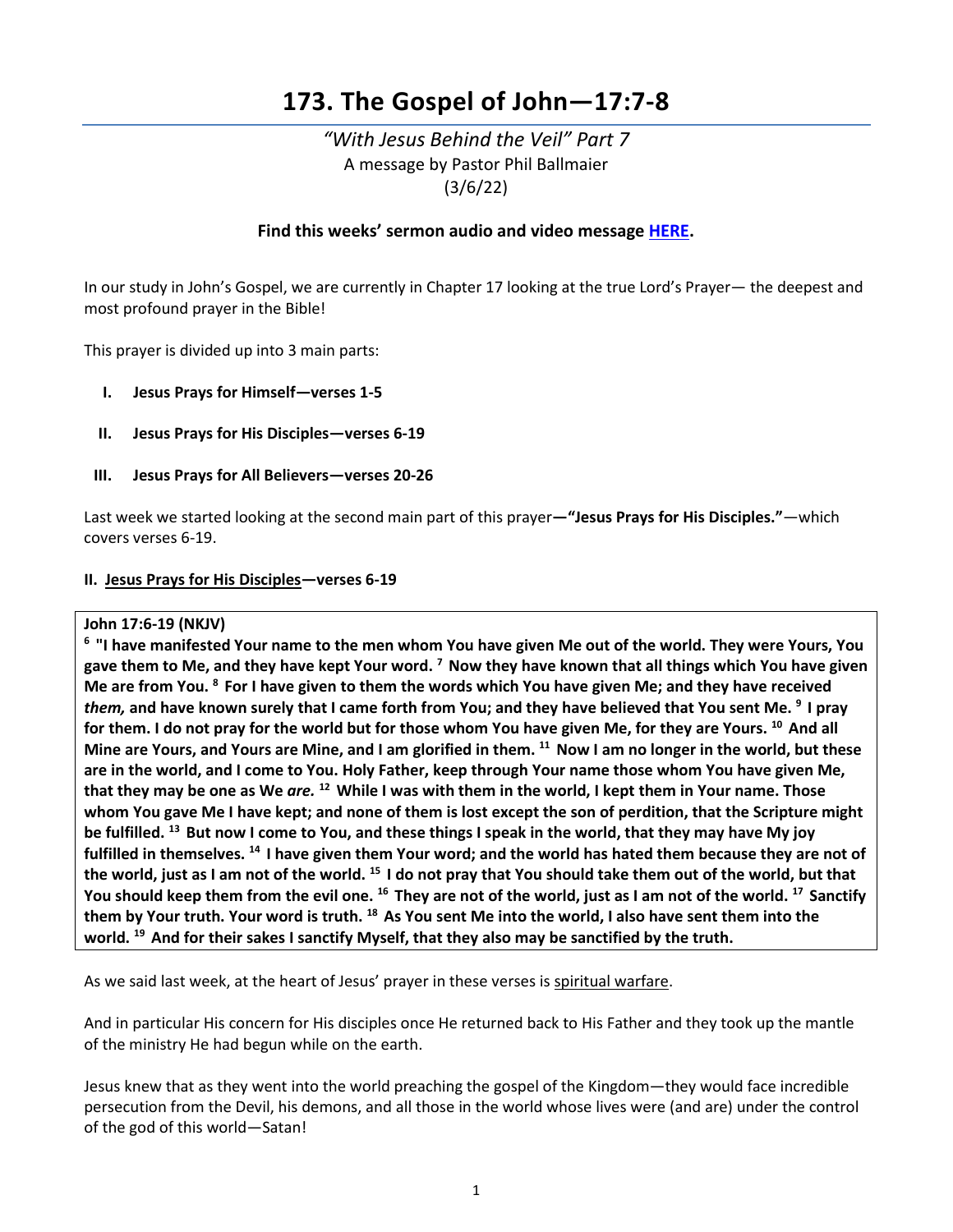And so, the Lord, Who ever lives to make intercession for those who belong to Him (Heb.7:25)—intercedes for them right here out of a heart of deep love and concern for their welfare.

This prayer by Jesus for His disciples in verses 6-19 can by divided this way—

- **Identification—verse 6**
- **Revelation—verses 7-8**
- **Supplication—verses 9-13**
- **Separation—verses 14-16**
- **Sanctification—verses 17-19**

### **A. Identification—verse 6**

### **John 17:6 (NKJV)**

**6 "I have manifested Your name to the men whom You have given Me out of the world. They were Yours, You gave them to Me, and they have kept Your word.**

Our identification with Jesus actually began in eternity past when we were chosen to belong to Jesus as His Bride—

### **Ephesians 1:3-4 (NKJV)**

3 Blessed *be* the God and Father of our Lord Jesus Christ, who has blessed us with every spiritual blessing in the heavenly *places* in Christ, 4 just as He chose us in Him before the foundation of the world, that we should be holy and without blame before Him in love…

*(See John 15:14-16 "Chosen by God" Part 1 & 2)*

From that point our identification with Jesus was ratified (made official) through a blood covenant when Jesus shed His blood on Calvary's Cross to redeem us to God out of our slavery to Satan, sin and death.

His death for our sins made our identification with Him—possible.

The dictionary defines the concept of *identifying* with someone, in part, as: *"to become the same (oneness); to be united in spirit, outlook and principle (doctrine)."*

One of the classic passages in the New Testament on the subject of identifying (or becoming one) with Jesus is found in John 6—in His famous "Bread of Life" discourse:

# **John 6:35, 47, 49-55, 60-61, 63 (NKJV)**

<sup>35</sup> And Jesus said to them, "I am the bread of life...

 $47$  Most assuredly, I say to you, he who believes in Me has everlasting life...

 $49$  Your fathers ate the manna in the wilderness, and are dead.  $50$  This is the bread which comes down from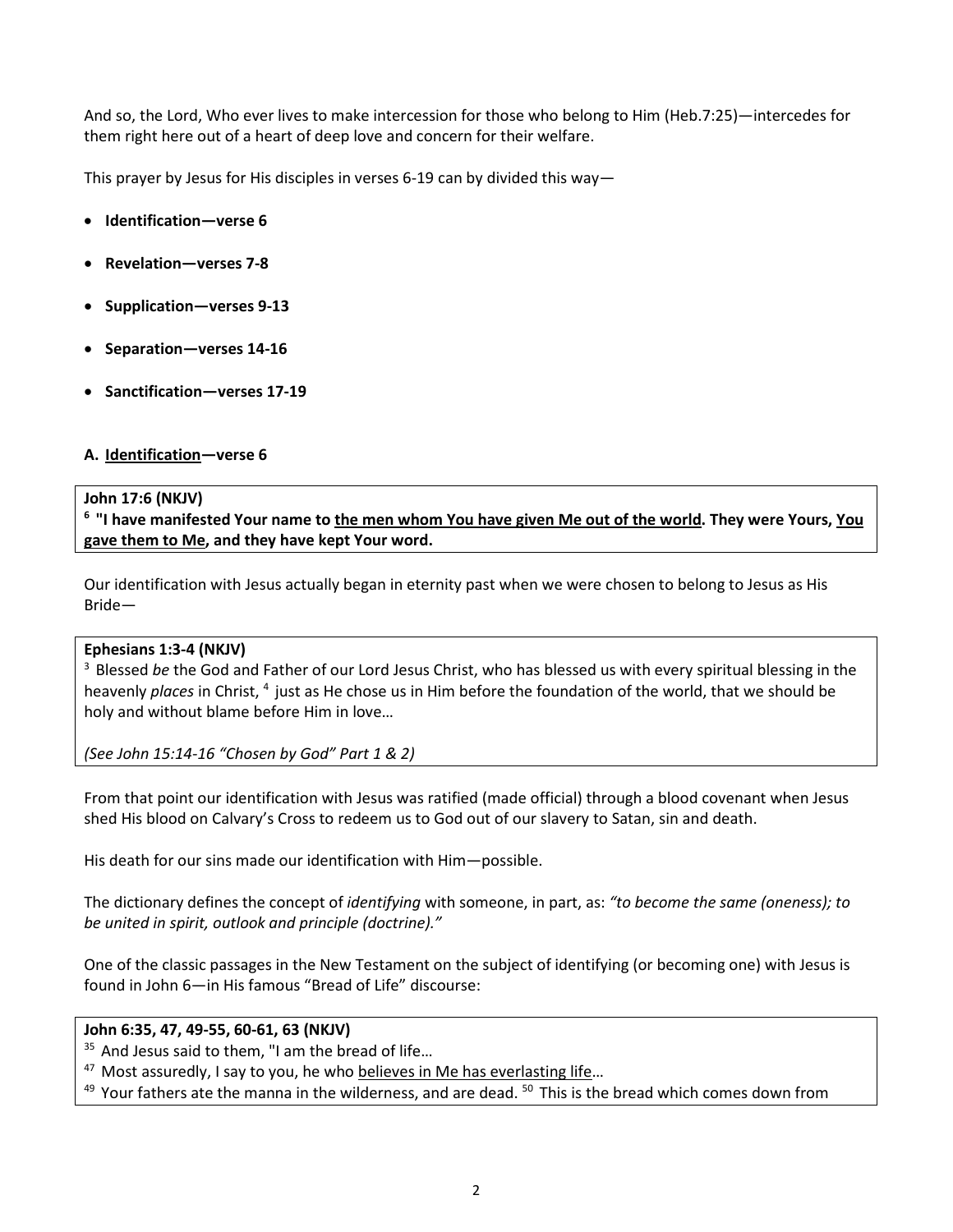heaven, that one may eat of it and not die.  $51$  I am the living bread which came down from heaven. If anyone eats of this bread, he will live forever; and the bread that I shall give is My flesh, which I shall give for the life of the world." 52 The Jews therefore quarreled among themselves, saying, "How can this *Man* give us *His* flesh to eat?" <sup>53</sup> Then Jesus said to them, "Most assuredly, I say to you, unless you eat the flesh of the Son of Man and drink His blood, you have no life in you. <sup>54</sup> Whoever eats My flesh and drinks My blood has eternal life, and I will raise him up at the last day. <sup>55</sup> For My flesh is food indeed, and My blood is drink indeed...

60 Therefore many of His disciples, when they heard *this,* said, "This is a hard saying; who can understand it?"  $61$  When Jesus knew in Himself that His disciples complained about this, He said to them, "Does this offend you?...

63 It is the Spirit who gives life; the flesh profits nothing. The words that I speak to you are spirit, and *they* are <u>life</u>.

The main idea Jesus is expressing in this discourse is a person becoming one with Him through faith—which is what salvation (eternal life) is all about. You see, the Scribes and Pharisees had *religion* which at best put them in the *vicinity* of God—but could never make them *one* with God.

When a person believes in Jesus to the point of commitment—which is what saving faith is all about (see our study "With Jesus Behind the Veil" Part 4 from 3 weeks ago)—they become one with Him.

When a person exercises saving faith, they invite Jesus into their heart—and they literally (spiritually speaking) become one with Him and He becomes one with them. And that's why He used the analogy of eating bread it's because when you eat food it enters your mouth, then your stomach where it is digested, and from there it is assimilated into every part of your body where it literally becomes one with you.

This is what Jesus was getting at—this is why He likened His body and blood to food and drink.

The Lord was differentiating the difference between *religion* (head-knowledge which the Scribes and Pharisees had), and a *relationship* through genuine saving faith which makes you *one* with Jesus.

# **Saving faith starts with:**

- Knowing who Jesus is;
- What He taught about salvation/eternal life (John 6 and many other passages); and
- What He did (died on Calvary's Cross and rose from the dead 3 days later).

Believing in Jesus with your '*head'* is important but by itself it's not enough to get you to heaven (the demons believe and tremble)—unless you take the next step and *receive* Him into your *heart* by committing your life to Him—*"That's salvation through works!"—*No that's salvation through saving faith!

# **John 1:12 (NKJV)**

 $12$  But as many as received Him, to them He gave the right to become children of God, to those who believe in His name.

So, saving faith is believing in Jesus with your *head*—but then receiving Him into your *heart* as your Savior.

# **This is what is called** *"believing to the point of commitment!"*

After we identify with Jesus by believing in Him to the point of commitment (we are saved)—we further identify with Him by getting baptized in water as a beautiful symbol of our commitment to Him.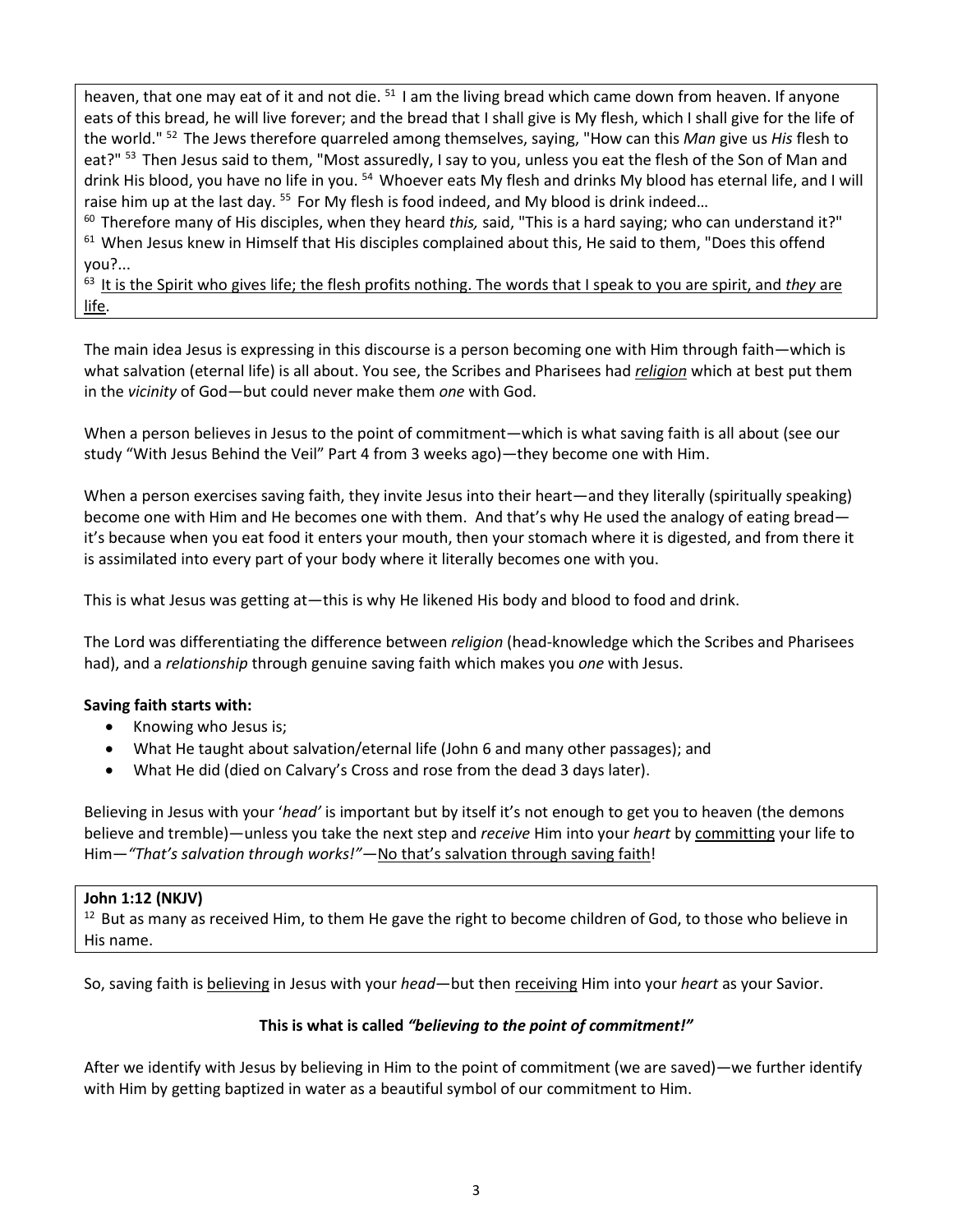Water baptism isn't essential for salvation—but it is a beautiful symbol of your commitment to Jesus. Just like a wedding ring isn't essential for marriage—but is a beautiful symbol of your commitment to your spouse.

If you don't wear a wedding ring it doesn't mean you're not married (just ask my wife!)—the symbol isn't the reality—but it is a sign (a visible symbol of commitment) to all you come in contact with that you have entered into the covenant of marriage with another.

The same is true with water baptism.

Water baptism is an outward *symbol* that represents a beautiful inward spiritual *reality*—but without the reality that it represents (a deep and abiding commitment to Jesus as in a marriage commitment)— it would be *meaningless* and most importantly—*powerless* to save!

As we just said, saving faith starts with the right *information* (the gospel)—and the gospel started with *revelation*.

# **B. Revelation—verses 7-8**

John 17:7-8 (NKJV)<br><sup>7</sup> Now they have known that all things which You have given Me are from You. <sup>8</sup> For I have given to them the **words which You have given Me; and they have received** *them,* **and have known surely that I came forth from You; and they have believed that You sent Me.**

When Jesus talked about the words that His Father had given Him to deliver to His disciples (God's truth, the gospel)—He was talking about revelation.

# **Think of it this way—revelation is the** *package* **from heaven containing divine truth.**

Now this is important because Christianity claims to be a revealed truth. A revelation is something that has been made known to us by God. We see the *very first* verse in the Bible (Genesis 1:1) says*—"In the beginning God created the heavens and the earth"—*verse three says, *"Then God said…"*

So, in the first few verses of the Bible, we learn:

- That there is a God.
- We learn that He is a powerful, intelligent Being who created everything and that He speaks—
- and later we learn He desires to speak or to communicate with us.

Theologians tell us that God speaks to us in two primary ways—through the creation (*'general revelation'*), and then through the Scriptures (*'special revelation'*).

Once again, a revelation is something that is made known to us by God. It is something that would be impossible for us to know through our own logic or intelligence or normal thought processes—it is knowledge that comes through divine input.

The Bible says that God is Spirit—spirits can interact with those in the physical realm—whereas man is locked or trapped in the physical realm.

Because man is physical and God is Spirit there is no way a physical human being trapped in a *'box'*, we call the 4-dimensional physical universe, can, through the use of techniques like: visualization, Transcendental Meditation…can poke a hole in the box, climb out and find God.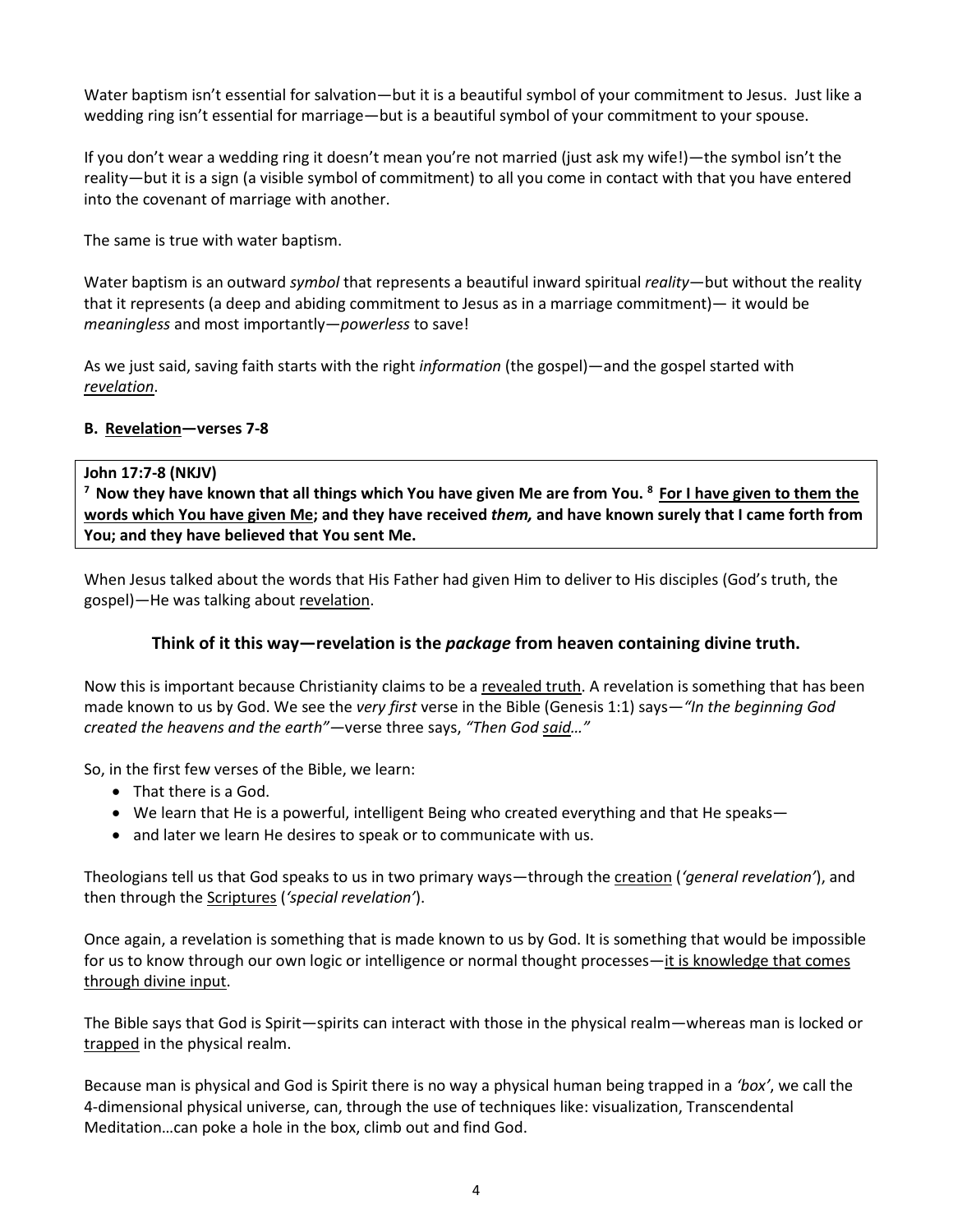Now, those in the occult who engage in these practices (what the Bible calls 'divination') think they are crossing the barrier that separates the natural realm from the supernatural—but that is nothing more than the devil deceiving them into thinking that's what is going on. (Elaborate)

No matter how sincere a person is and how hard they try they are incapable of reaching beyond the boundaries of the physical, natural realm they find themselves trapped in—and therefore are incapable of knowing or understanding anything about the *supernatural* God.

Many centuries ago Job asked the rhetorical question*—"Can a man by searching find God?"* And the answer of course is—NO!

### As one pastor said,

 *"We can't expect the bug in the bottle to understand the little boy that put it there anymore than we can expect the natural man with his natural capacities to understand the supernatural God—unless that God chose to condescend and reveal Himself to man."*

And of course, God did this by giving to us *'special revelation.'* Special revelation is where God invaded the "box" to communicate to us His truth.

It is where God has gotten *'up close and personal'* with us, revealing personal information about Himself to us even telling us His name (unlike the general information the creation reveals about God).

The writer to the Hebrews talked about special revelation when he said—

### **Hebrews 1:1 (NKJV)**

 $16$  God, who at various times and in various ways spoke in time past to the fathers by the prophets...

For centuries God revealed Himself to man in 'bits and pieces'—what the theologians call the *'progressive revelation of God'.*

Some of the ways God has revealed divine truth to us in the past was through—prophets, angels, dreams, and visions.

This is something the writer acknowledges in Hebrews 1:1 but then adds in verse 2—**"[but] in these last days He has spoken to us by** *His* **Son**…**"**

The point he is making is that God did speak through the Jewish prophets to the fathers (Jewish patriarchs and leaders of Israel) but the revelation He gave them of Himself was, although true, it was still incomplete. However, the greatest and most complete *revelation* that God ever gave to mankind of Himself was through the *incarnation*—where the Word of God became flesh and dwelt among us (John 1:14).

Jesus Christ became the full disclosure of God to man—and therefore He was superior to the Jewish prophets as a source of revelation—

### **John 1:18 (NKJV)**

<sup>18</sup> No one has seen God at any time. The only begotten Son, who is in the bosom of the Father, He has declared *Him.*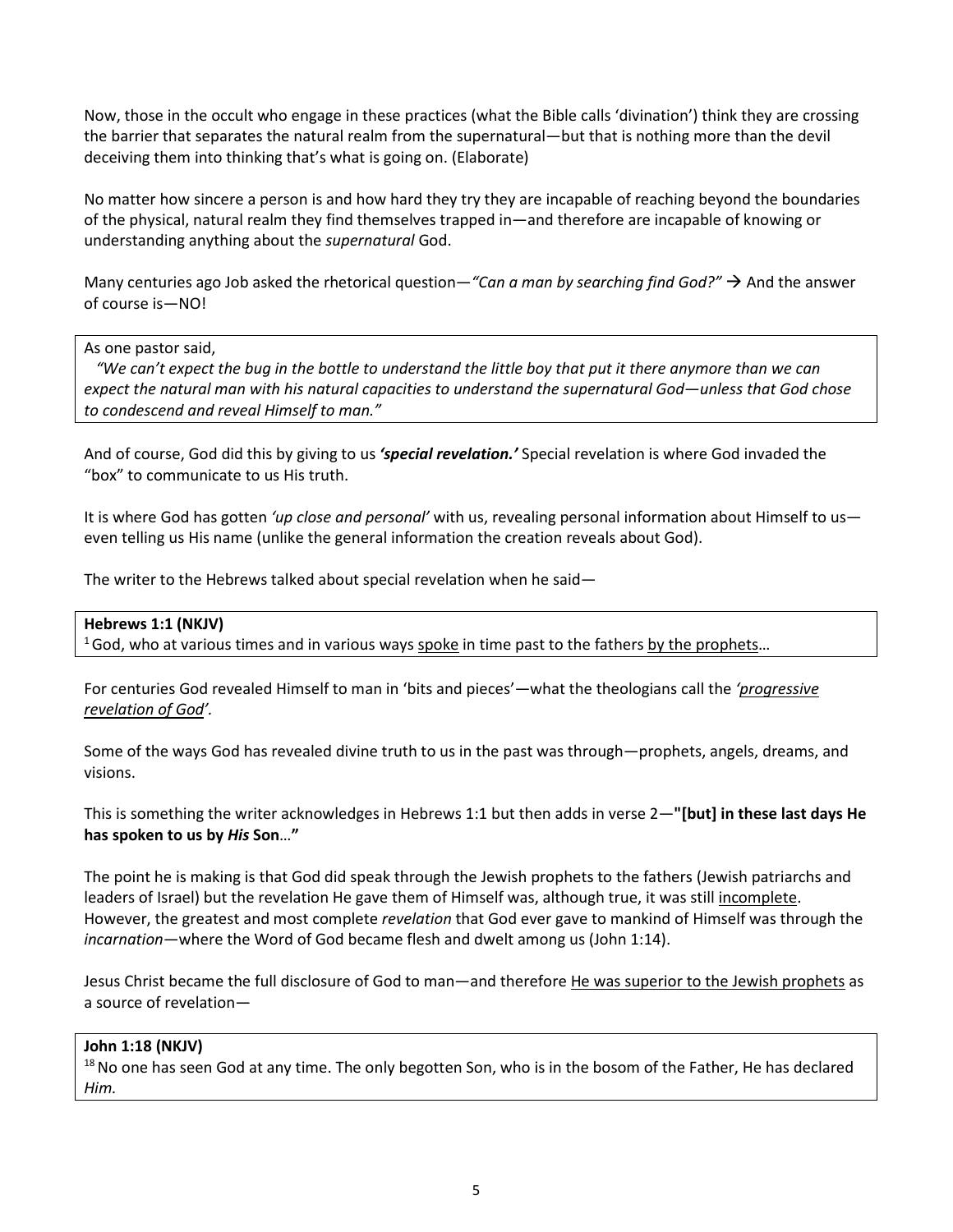# **John 14:9 (NKJV)**

<sup>9</sup> Jesus said to him, "Have I been with you so long, and yet you have not known Me, Philip? He who has seen Me has seen the Father; so how can you say, 'Show us the Father'?

In John 17:7-8, Jesus is making reference to how He revealed God's truth to His disciples—and that they believed that everything Jesus revealed to them came from God in heaven—

John 17:7-8 (NKJV)<br><sup>7</sup> Now they have known that all things which You have given Me are from You. <sup>8</sup> For I have given to them the **words which You have given Me; and they have received** *them,* **and have known surely that I came forth from You; and they have believed that You sent Me.**

One of the ways we know a person has true saving faith is whether or not they believe that the Bible is the Word of God and Jesus is the only way to God (heaven).

There are many 'religious' people in the world who reject the Bible as being the Word of God and Jesus as the only Way to God (heaven)—just like the Scribes and Pharisees in John 8:

# **John 8:37-47 (NKJV)**

**37 "I know that you are Abraham's descendants, but you seek to kill Me, because My word has no place in you. 38 I speak what I have seen with My Father, and you do what you have seen with your father." 39 They answered and said to Him, "Abraham is our father." Jesus said to them, "If you were Abraham's children, you would do the works of Abraham. 40 But now you seek to kill Me, a Man who has told you the truth which I heard from God. Abraham did not do this. 41 You do the deeds of your father." Then they said to Him, "We were not born of fornication; we have one Father--God." 42 Jesus said to them, "If God were your Father, you would love Me, for I proceeded forth and came from God; nor have I come of Myself, but He sent Me. 43 Why do you not understand My speech? Because you are not able to listen to My word. 44 You are of** *your* **father the devil, and the desires of your father you want to do. He was a murderer from the beginning, and** *does not* **stand in the truth, because there is no truth in him. When he speaks a lie, he speaks from his own** *resources,* **for he is a liar and the father of it. 45 But because I tell the truth, you do not believe Me. 46 Which of you convicts Me of sin? And if I tell the truth, why do you not believe Me? 47 He who is of God hears God's words; therefore you do not hear, because you are not of God."**

When Jesus said to these religious leaders, **"My word has no place in you" (verse 37)**—the Greek word means *"to advance," "to make progress,"* or *"to go forward."*

The Pharisees, even though they *heard* Jesus' words—willfully rejected His teaching and hence His words never *progressed* from their heads to their hearts (a commitment to Jesus) where they would have brought forth the *fruit* of salvation. (2 Corinthians 5:17)

In that regard, they were just like those in Jesus' parable of the Sower (Mark 4:3-4, 14-15).

Unbelievers can come to church and hear God's word when it's presented to them (as the pastor sows the seed of the Word)—but if they don't embrace it with their heart as truth—the devil will eventually 'snatch' it from them.

# **Luke 8:18 (NLT2)**

 $18$  "So pay attention to how you hear. To those who listen to my teaching, more understanding will be given. But for those who are not listening, even what they think they understand will be taken away from them."